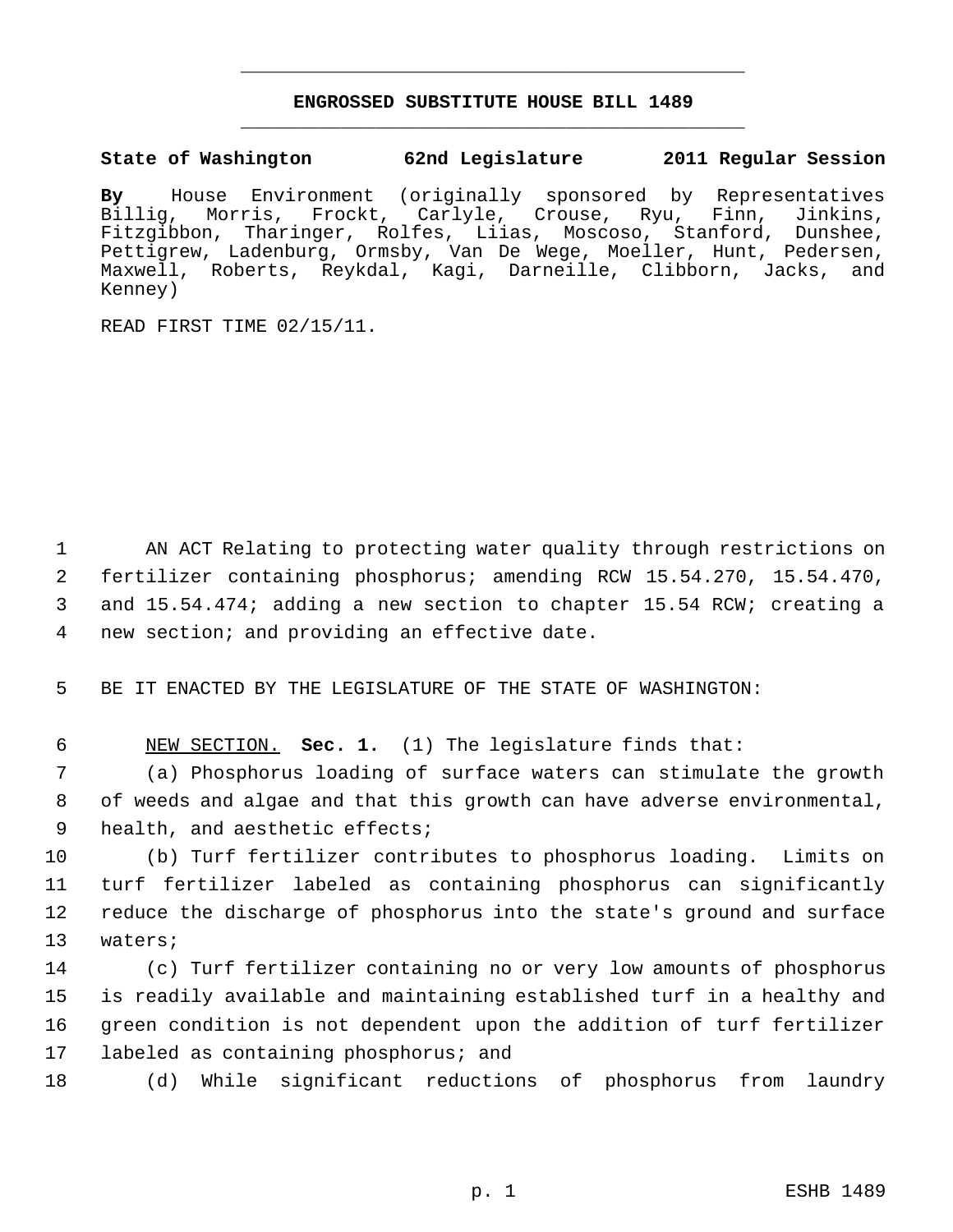detergent and dishwashing detergent have been achieved, similar progress in reducing phosphorus contributions from turf fertilizer has not been accomplished.

 (2) It is the intent of the legislature to significantly limit the use of turf fertilizers labeled as containing phosphorus.

 **Sec. 2.** RCW 15.54.270 and 1998 c 36 s 2 are each amended to read as follows:

8 ((Terms used in)) The definitions in this section apply throughout 9 this chapter ((have the meaning given to them in this chapter)) unless 10 the context clearly ((indicates)) requires otherwise.

 (1) "Brand" means a term, design, or trademark used in connection with the distribution and sale of one or more grades of commercial fertilizers.

 (2) "Bulk fertilizer" means commercial fertilizer distributed in a nonpackaged form such as, but not limited to, tote bags, tote tanks, bins, tanks, trailers, spreader trucks, and railcars.

 (3) "Calcium carbonate equivalent" means the acid-neutralizing capacity of an agricultural liming material expressed as a weight percentage of calcium carbonate.

 (4) "Commercial fertilizer" means a substance containing one or more recognized plant nutrients and that is used for its plant nutrient content or that is designated for use or claimed to have value in promoting plant growth, and shall include limes, gypsum, and manipulated animal and vegetable manures. It does not include unmanipulated animal and vegetable manures, organic waste-derived material, and other products exempted by the department by rule.

 (5) "Composting" means the controlled aerobic degradation of organic waste materials. Natural decay of organic waste under uncontrolled conditions is not composting.

 (6) "Customer-formula fertilizer" means a mixture of commercial fertilizer or materials of which each batch is mixed according to the specifications of the final purchaser.

 (7) "Department" means the department of agriculture of the state of Washington or its duly authorized representative.

(8) "Director" means the director of the department of agriculture.

(9) "Distribute" means to import, consign, manufacture, produce,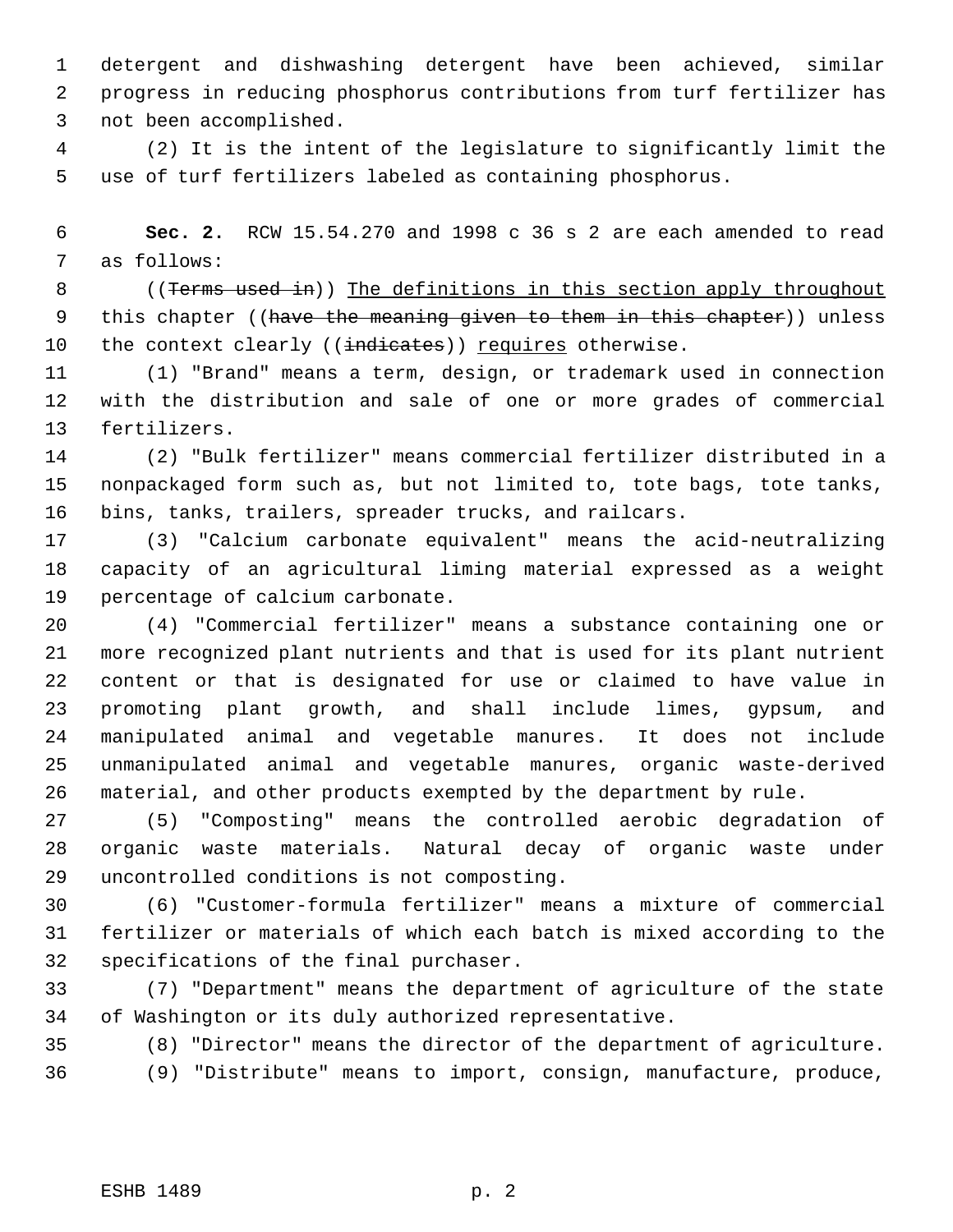compound, mix, or blend commercial fertilizer, or to offer for sale, sell, barter, exchange, or otherwise supply commercial fertilizer in this state.

(10) "Distributor" means a person who distributes.

 (11) "Fertilizer material" means a commercial fertilizer that either:

 (a) Contains important quantities of no more than one of the 8 primary plant nutrients: Nitrogen, phosphate, and potash;

 (b) Has eighty-five percent or more of its plant nutrient content present in the form of a single chemical compound; or

 (c) Is derived from a plant or animal residue or by-product or natural material deposit that has been processed in such a way that its content of plant nutrients has not been materially changed except by purification and concentration.

 (12) "Grade" means the percentage of total nitrogen, available phosphoric acid, and soluble potash stated in whole numbers in the same terms, order, and percentages as in the "guaranteed analysis," unless otherwise allowed by a rule adopted by the department. Specialty fertilizers may be guaranteed in fractional units of less than one percent of total nitrogen, available phosphorus or phosphoric acid, and soluble potassium or potash. Fertilizer materials, bone meal, manures, and similar materials may be guaranteed in fractional units.

(13) "Guaranteed analysis."

 (a) Until the director prescribes an alternative form of "guaranteed analysis" by rule the term "guaranteed analysis" shall mean the minimum percentage of plant nutrients claimed in the following order and form:

| -28 |                                              |  |
|-----|----------------------------------------------|--|
| -29 | Available phosphoric acid $(P_2O_5)$ percent |  |
| 30  | Soluble potash $(K_2O)$ percent              |  |

 The percentage shall be stated in whole numbers unless otherwise allowed by the department by rule.

 The "guaranteed analysis" may also include elemental guarantees for phosphorus (P) and potassium (K).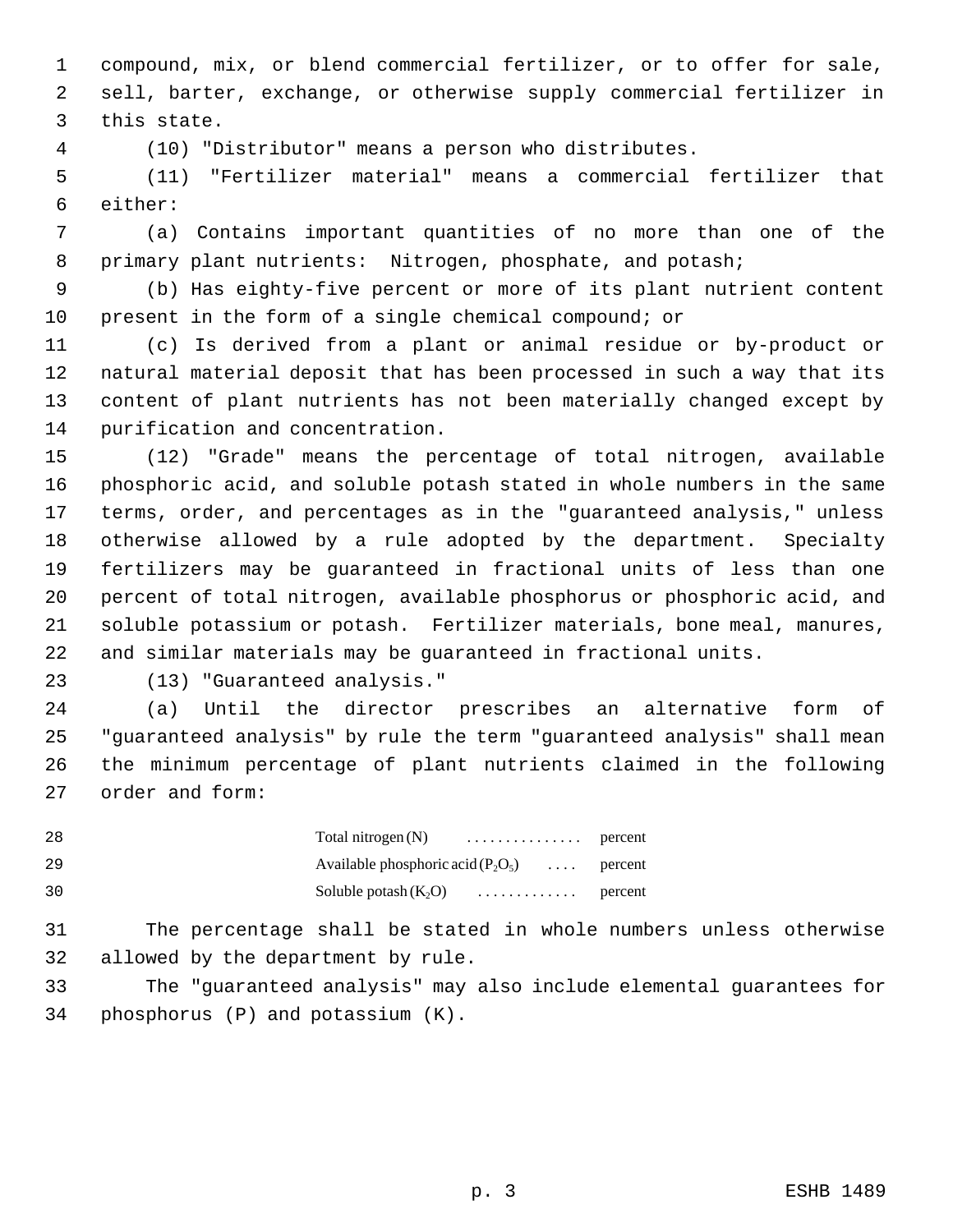(b) For unacidulated mineral phosphatic material and basic slag, bone, tankage, and other organic phosphatic materials, the total phosphoric acid or degree of fineness may also be guaranteed.

 (c) Guarantees for plant nutrients other than nitrogen, phosphorus, and potassium shall be as allowed or required by rule of the department. The guarantees for such other nutrients shall be expressed in the form of the element.

 (d) The guaranteed analysis for limes shall include the percentage of calcium or magnesium expressed as their carbonate; the calcium carbonate equivalent as determined by methods prescribed by the association of official analytical chemists; and the minimum percentage of material that will pass respectively a one hundred mesh, sixty mesh, and ten mesh sieve. The mesh size declaration may also include the percentage of material that will pass additional mesh sizes.

 (e) In commercial fertilizer, the principal constituent of which is 16 calcium sulfate (gypsum), the percentage of calcium sulfate (CaSO<sub>4</sub>.2H<sub>2</sub>O) shall be given along with the percentage of total sulfur.

 (14) "Imported fertilizer" means any fertilizer distributed into Washington from any other state, province, or country.

 (15) "Label" means the display of all written, printed, or graphic matter, upon the immediate container, or a statement accompanying a fertilizer.

 (16) "Labeling" includes all written, printed, or graphic matter, upon or accompanying a commercial fertilizer, or advertisement, brochures, posters, television, and radio announcements used in promoting the sale of such fertilizer.

 (17) "Licensee" means the person who receives a license to distribute a commercial fertilizer under the provisions of this chapter.

 (18) "Lime" means a substance or a mixture of substances, the principal constituent of which is calcium or magnesium carbonate, hydroxide, or oxide, singly or combined.

 (19) "Manipulation" means processed or treated in any manner, including drying to a moisture content less than thirty percent.

 (20) "Manufacture" means to compound, produce, granulate, mix, blend, repackage, or otherwise alter the composition of fertilizer materials.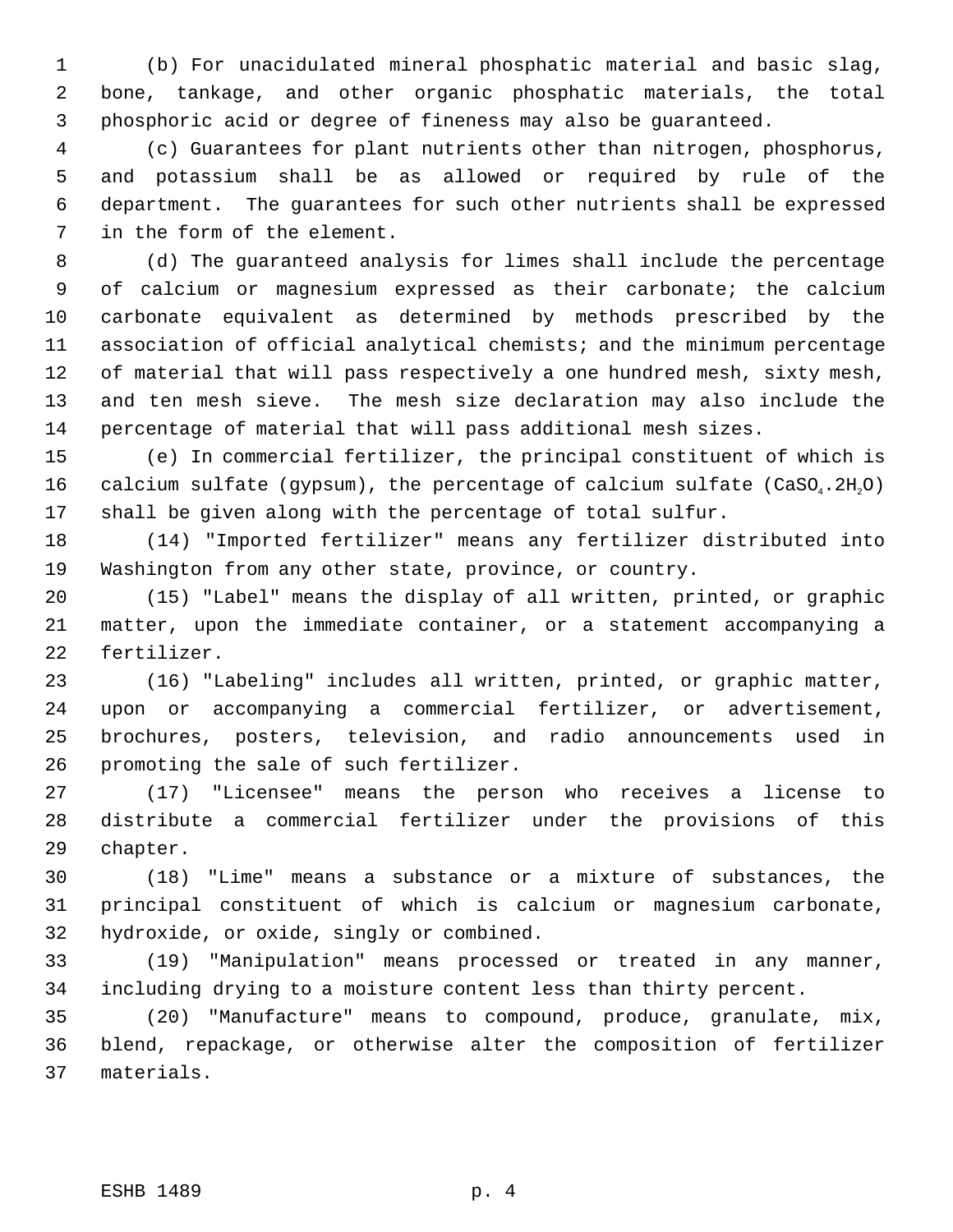(21) "Micronutrients" are: Boron; chlorine; cobalt; copper; iron; 2 manganese; molybdenum; sodium; and zinc.

 (22) "Micronutrient fertilizer" means a produced or imported commercial fertilizer that contains commercially valuable concentrations of micronutrients but does not contain commercially valuable concentrations of nitrogen, phosphoric acid, available phosphorus, potash, calcium, magnesium, or sulfur.

 (23) "Official sample" means a sample of commercial fertilizer taken by the department and designated as "official" by the department.

 (24) "Organic waste-derived material" means grass clippings, leaves, weeds, bark, plantings, prunings, and other vegetative wastes, uncontaminated wood waste from logging and milling operations, food wastes, food processing wastes, and materials derived from these wastes through composting. "Organic waste-derived material" does not include products that include biosolids.

 (25) "Packaged fertilizer" means commercial fertilizers, either agricultural or specialty, distributed in nonbulk form.

 (26) "Person" means an individual, firm, brokerage, partnership, corporation, company, society, or association.

(27) "Percent" or "percentage" means the percentage by weight.

 (28) "Produce" means to compound or fabricate a commercial fertilizer through a physical or chemical process, or through mining. "Produce" does not include mixing, blending, or repackaging commercial fertilizer products.

 (29) "Registrant" means the person who registers commercial fertilizer under the provisions of this chapter.

 (30) "Specialty fertilizer" means a commercial fertilizer distributed primarily for nonfarm use, such as, but not limited to, use on home gardens, lawns, shrubbery, flowers, golf courses, municipal parks, cemeteries, greenhouses, and nurseries.

(31) "Ton" means the net weight of two thousand pounds avoirdupois.

 (32) "Total nutrients" means the sum of the percentages of total nitrogen, available phosphoric acid, and soluble potash as guaranteed and as determined by analysis.

 (33) "Washington application rate" is calculated by using an averaging period of up to four consecutive years that incorporates agronomic rates that are representative of soil, crop rotation, and climatic conditions in Washington state.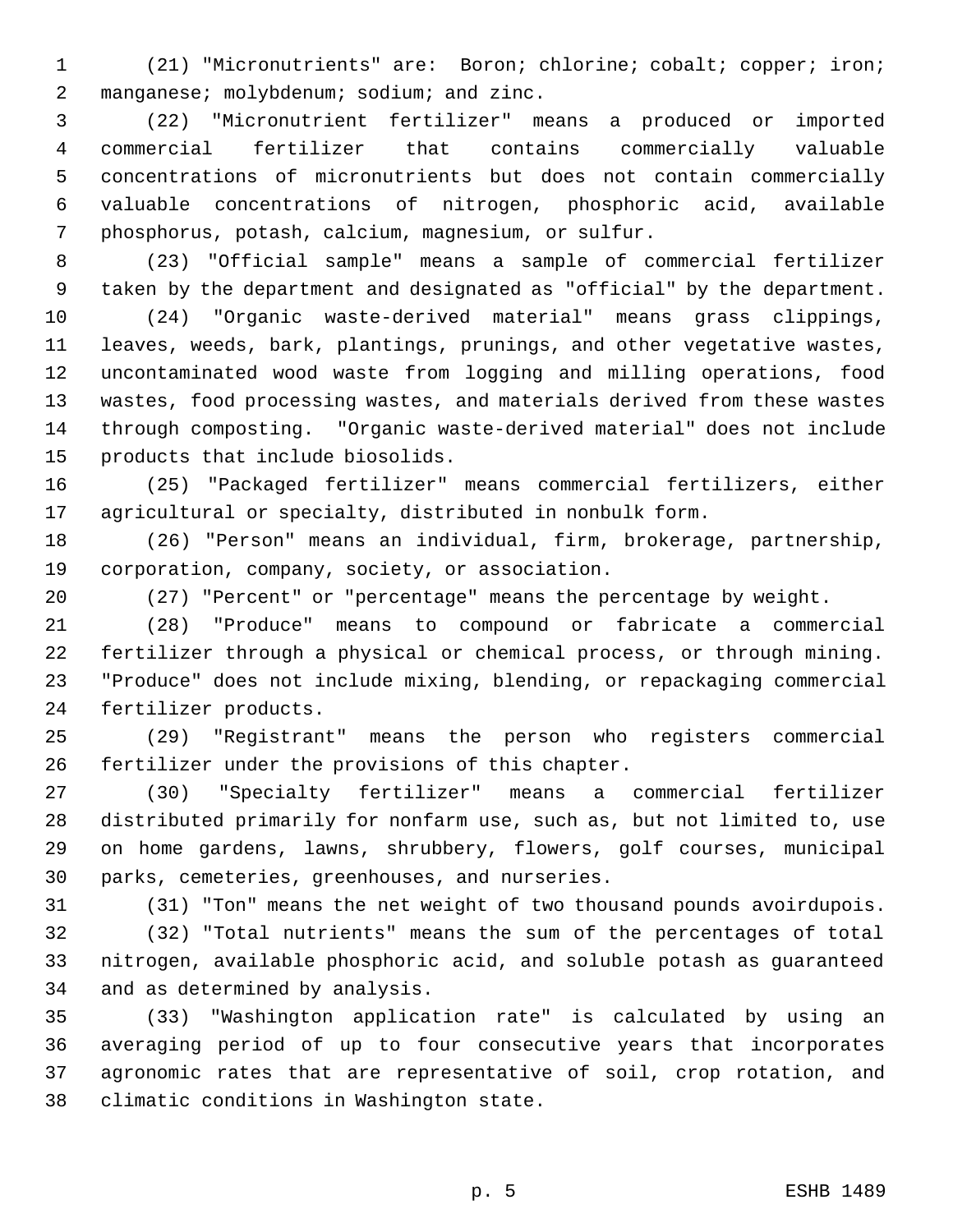(34) "Waste-derived fertilizer" means a commercial fertilizer that is derived in whole or in part from solid waste as defined in chapter 70.95 or 70.105 RCW, or rules adopted thereunder, but does not include fertilizers derived from biosolids or biosolids products regulated under chapter 70.95J RCW or wastewaters regulated under chapter 90.48 RCW.

7 (35)(a) "Turf" means land, including residential property, commercial property, and publicly owned land, which is planted in 9 closely mowed, managed grass.

 (b) "Turf" does not include pasture land, land used to grow grass 11 for sod, or any other land used for agricultural production or residential vegetable or flower gardening.

 (36)(a) "Turf fertilizer" means a commercial fertilizer that is labeled for use on turf.

 (b) "Turf fertilizer" does not include commercial fertilizers derived solely from organic materials, biosolids, or biosolid products.

 NEW SECTION. **Sec. 3.** A new section is added to chapter 15.54 RCW to read as follows:

(1) A person may not:

 (a) Except as otherwise provided in this section, apply turf fertilizer that is labeled as containing phosphorus to turf;

 (b) Apply turf fertilizer labeled as containing phosphorus to turf 23 when the ground is frozen;

 (c) Intentionally apply turf fertilizer labeled as containing phosphorus to an impervious surface;

 (d) Except as otherwise provided in this section, sell turf fertilizer that is labeled as containing phosphorus; or

 (e) Display turf fertilizer that is labeled as containing phosphorus in a retail store unless the turf fertilizer is also clearly labeled for a use permitted by this section.

 (2) The prohibitions in this section on the application, sale, and retail display of turf fertilizer that is labeled as containing phosphorus, other than the prohibitions in subsection (1)(b) and (c) of this section, do not apply in the following instances:

 (a) Application for the purpose of establishing grass or repairing damaged grass, using either seeds or sod, during the growing season in which the grass is established;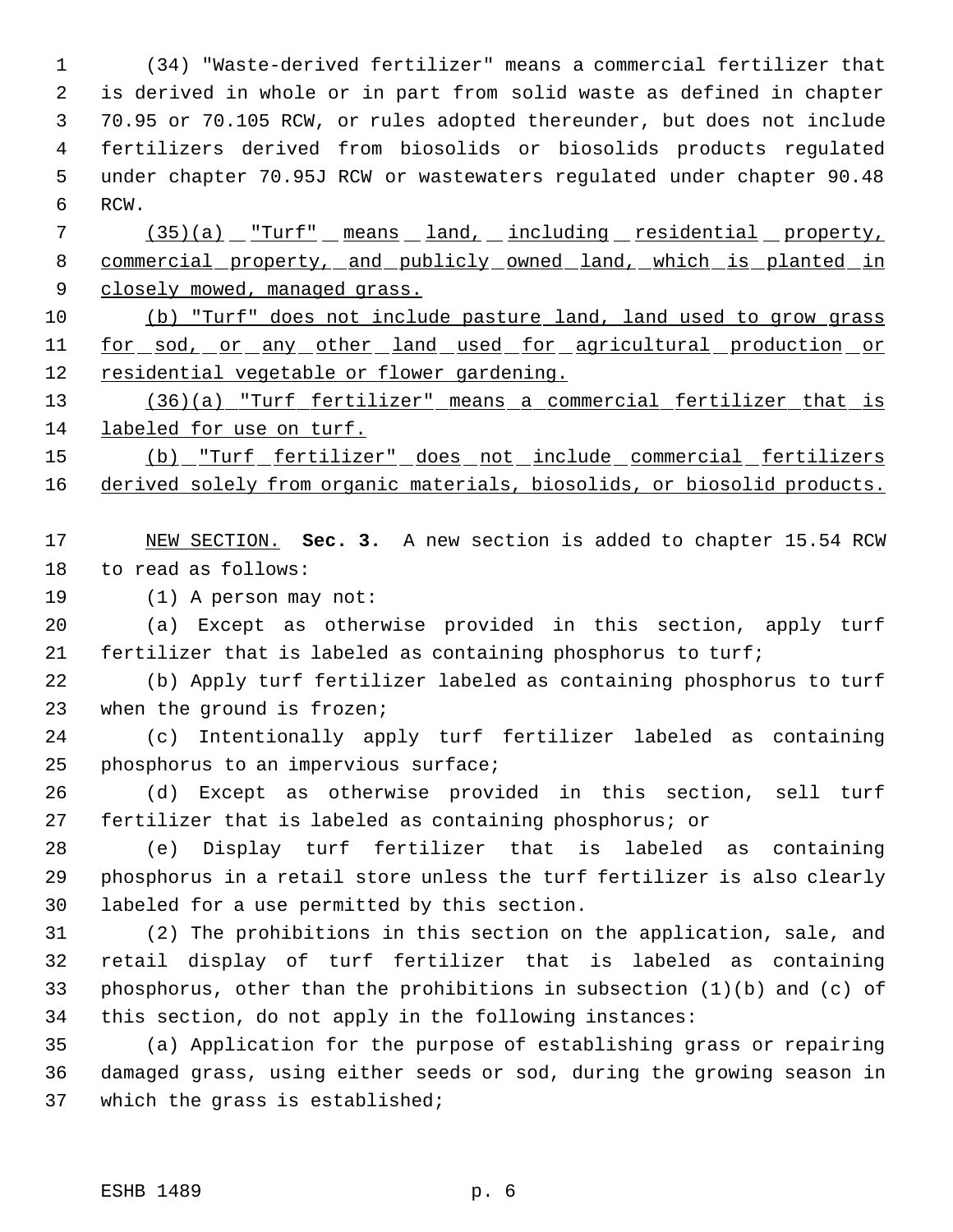(b) Application to an area if the soil in the area is deficient in plant available phosphorus, as shown by a soil test performed no more than thirty-six months before the application; or

 (c) Application to pasture, interior house plants, flower and vegetable gardens located on either public or private property, land used to grow grass for sod, or any land used for agricultural or silvicultural production.

(3)(a) Nothing in this section:

 (i) Limits the ability of a city or county to adopt a local ordinance regarding the application or sale of turf fertilizer that is labeled as containing phosphorus that is more restrictive than the provisions of this section;

 (ii) Requires the enforcement or monitoring of compliance with this section by local governments; or

 (iii) Requires local governments to participate in the administration of this section, including the verification of soil tests under subsection (2)(b) of this section.

 (b) A city or county may not adopt a local ordinance regarding the application or sale of turf fertilizer that is labeled as containing phosphorus that is less restrictive than this section.

 **Sec. 4.** RCW 15.54.470 and 1998 c 36 s 11 are each amended to read as follows:

23 (1) Except for violations of section 3 of this act, any person who violates any provision of this chapter shall be guilty of a misdemeanor, and the fines collected shall be disposed of as provided under RCW 15.54.480.

 (2) Nothing in this chapter shall be considered as requiring the department to report for prosecution or to cancel the registration of a commercial fertilizer product or to stop the sale of fertilizers for violations of this chapter, when violations are of a minor character, and/or when the department believes that the public interest will be served and protected by a suitable notice of the violation in writing.

 (3) It shall be the duty of each prosecuting attorney to whom any violation of this chapter is reported, to cause appropriate proceedings to be instituted and prosecuted in a court of competent jurisdiction without delay. Before the department reports a violation of this